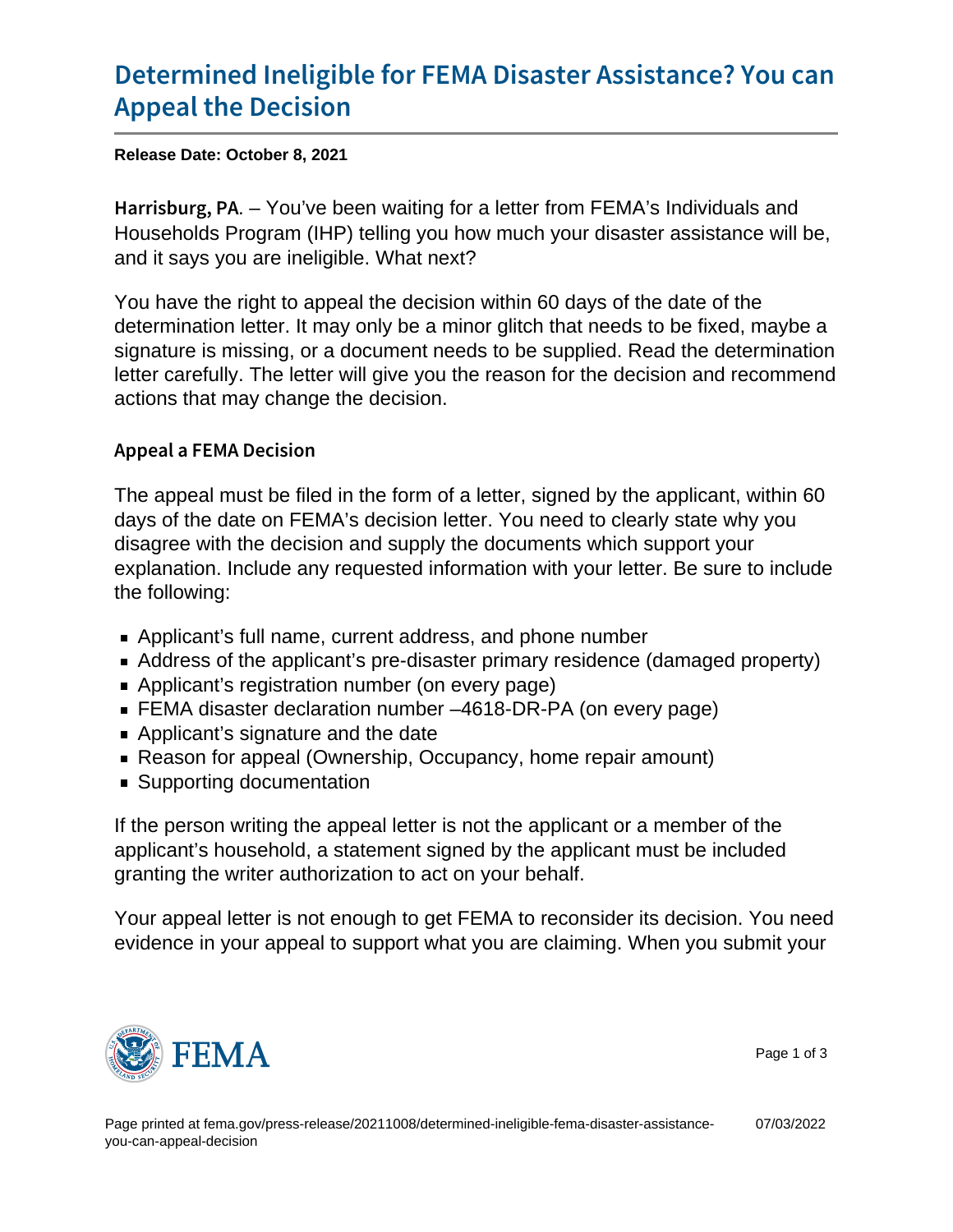appeal, it is important to include the documents or information FEMA requests. Here's what to include with your letter:

- **Insurance letters: Documents from your insurance company that show your** policy coverage and/or settlement is not enough to make essential home repairs, provide a place to stay, or replace certain contents. FEMA is unable to duplicate benefits. However, those who may be underinsured may still receive help after their insurance claims have been settled.
- **Proof of occupancy: The following documents may provide proof of occupancy:** Utility bill, driver's license, lease or bank statement, local school documents (public or private), motor vehicle registrations, court documents and additional forms of documentation, including letters from employers, federal or state benefit providers and social service organizations (such as community assistance programs and non-profits.). Other such proof of occupancy could include: A signed statement from a commercial or mobile home park owner and/or self-certification for mobile homes and travel trailers. Any of the above can be used to prove the damaged property was your primary residence. All bills and/or statements must be dated within 3 months of the disaster.
- Proof of ownership: Mortgage or insurance documents, tax receipts or a deed, receipts for major repairs or improvements, or a mobile home park letter or a court document. FEMA will accept a public official's letter, and allow survivors with heirship properties, mobile homes, or travel trailers, who do not have the traditional documentation of ownership verification, to self-certify ownership. If your documents were lost or destroyed, click on [https://www.usa.gov/replace](https://www.usa.gov/replace-vital-documents)[vital-documents](https://www.usa.gov/replace-vital-documents) for information on how to replace them.

You have 60 days from the date on your FEMA determination letter for FEMA to receive your appeal of the first decision. Sign and date your appeal, include the supporting documents and remember to include your nine-digit FEMA application number and disaster number (DR-4618-PA) on every page.

- There are three ways to submit your appeal: mail, fax, or upload to Disaster Assistance.gov
- Mail: FEMA National Processing Service Center, P.O. Box 10055, Hyattsville, MD 20782-8055
- Fax: 800-827-8112, Attention: FEMA (Please ensure all faxes include the cover sheet provided with your FEMA decision letter).
- Upload documents to your DisasterAssistance.gov account.